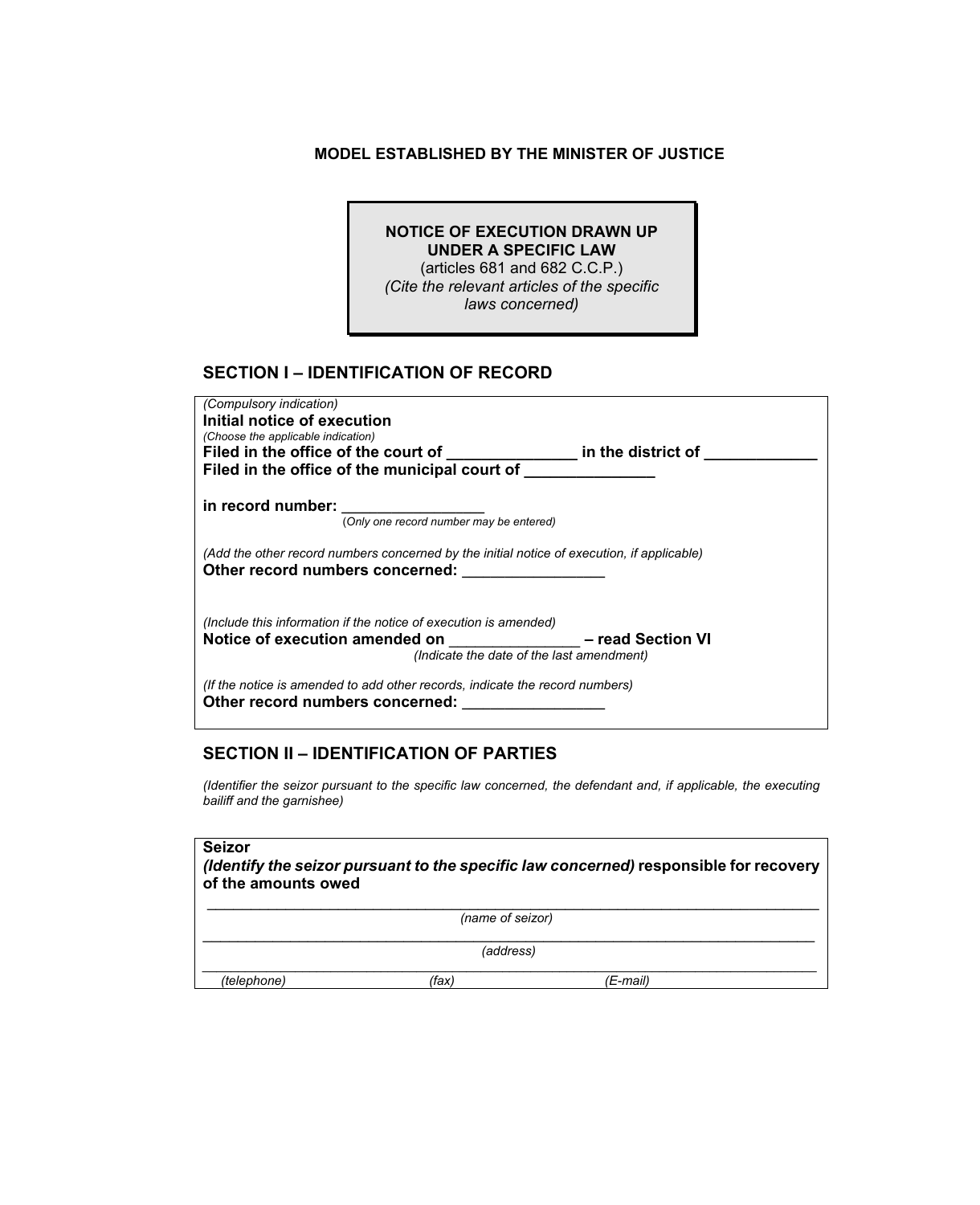**Defendant** 

\_\_\_\_\_\_\_\_\_\_\_\_\_\_\_\_\_\_\_\_\_\_\_\_\_\_\_\_\_\_\_\_\_\_\_\_\_\_\_\_\_\_\_\_\_\_\_\_\_\_\_\_\_\_\_\_\_\_\_\_\_\_\_\_\_\_\_\_\_\_ *(name of defendant)* 

\_\_\_\_\_\_\_\_\_\_\_\_\_\_\_\_\_\_\_\_\_\_\_\_\_\_\_\_\_\_\_\_\_\_\_\_\_\_\_\_\_\_\_\_\_\_\_\_\_\_\_\_\_\_\_\_\_\_\_\_\_\_\_\_\_\_\_\_\_\_ *(address)* 

| <b>Bailiff</b> |                                 |          |  |
|----------------|---------------------------------|----------|--|
|                | (name of the executing bailiff) |          |  |
|                | (name of firm)                  |          |  |
|                | (address)                       |          |  |
| (telephone)    | (fax)                           | (E-mail) |  |
| Garnishee      |                                 |          |  |

## \_\_\_\_\_\_\_\_\_\_\_\_\_\_\_\_\_\_\_\_\_\_\_\_\_\_\_\_\_\_\_\_\_\_\_\_\_\_\_\_\_\_\_\_\_\_\_\_\_\_\_\_\_\_\_\_\_\_\_\_\_\_\_\_\_\_\_\_\_\_ *(name of garnishee)*  \_\_\_\_\_\_\_\_\_\_\_\_\_\_\_\_\_\_\_\_\_\_\_\_\_\_\_\_\_\_\_\_\_\_\_\_\_\_\_\_\_\_\_\_\_\_\_\_\_\_\_\_\_\_\_\_\_\_\_\_\_\_\_\_\_\_\_\_\_\_ *(address) (Add the contact information for the other garnishees, if applicable)*

#### **SECTION III – NOTICE TO DEFENDANT**

#### *(Compulsory indication)*

*(Identify the seizor pursuant to the specific law concerned)* **responsible for recovery of the amounts owed and acting as the seizor by law hereby proceeds with execution measures.** 

## **FORCED EXECUTION OF A JUDGMENT OR DECISION**

You have voluntarily failed to execute a judgment or decision rendered against you.

The seizor commences the forced execution of a judgment or decision when the time limit for paying the amounts owed has expired or when the defendant fails to comply with an agreement entered into with the collector.

You may obtain release of seizure by paying the amount you are ordered to pay in the judgment, including execution costs.

You may oppose the execution measures commenced against you within **15 days**  following notification of the minutes of seizure, the notice of sale or the seizure in the hands of a third person, in accordance with articles 735 and 736 C.C.P.

In the case of a seizure in the hands of a third person, you may contest the garnishee's declaration within **10 days**, in accordance with article 711 C.C.P.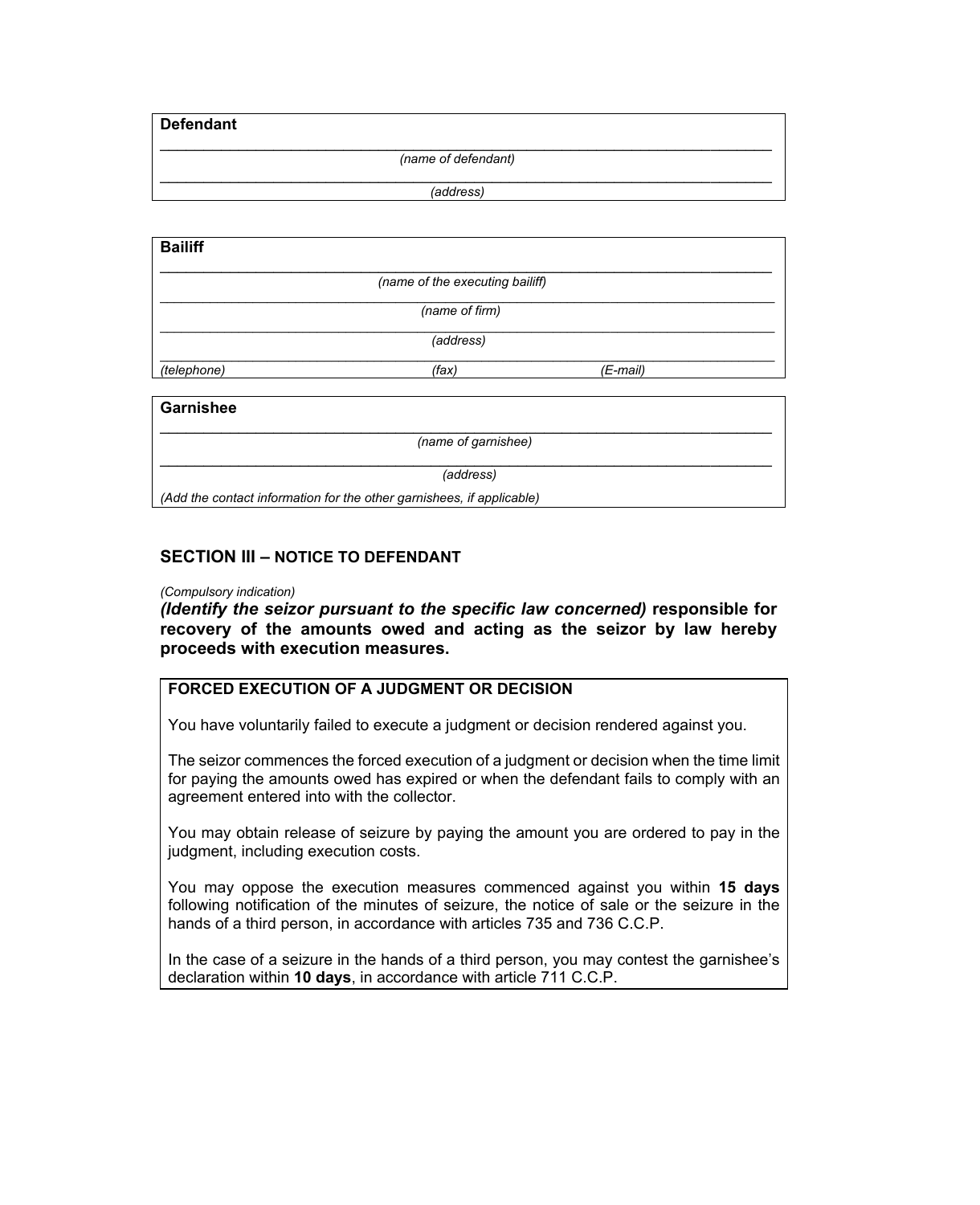#### **SECTION IV – CONCLUSIONS OF THE JUGEMENT OR DECISION**

*(Complete this section for each record concerned, if applicable)*

*(Compulsory indication)*  **Judgment or decision Record number: \_\_\_\_\_\_\_\_\_\_\_\_\_\_\_\_\_\_\_\_**

| A judgment or decision rendered on _________________________ orders you to pay the<br>following amounts:                                                                                                                                                                                                                                                                                                                                                                                                 |  |  |  |
|----------------------------------------------------------------------------------------------------------------------------------------------------------------------------------------------------------------------------------------------------------------------------------------------------------------------------------------------------------------------------------------------------------------------------------------------------------------------------------------------------------|--|--|--|
| Amount of the judgment or decision \$                                                                                                                                                                                                                                                                                                                                                                                                                                                                    |  |  |  |
| Interest \$_____________ at the rate of (insert the specific rate), beginning on<br>$\frac{1}{\sqrt{1-\frac{1}{2}}\sqrt{1-\frac{1}{2}}\sqrt{1-\frac{1}{2}}\sqrt{1-\frac{1}{2}}\sqrt{1-\frac{1}{2}}\sqrt{1-\frac{1}{2}}\sqrt{1-\frac{1}{2}}\sqrt{1-\frac{1}{2}}\sqrt{1-\frac{1}{2}}\sqrt{1-\frac{1}{2}}\sqrt{1-\frac{1}{2}}\sqrt{1-\frac{1}{2}}\sqrt{1-\frac{1}{2}}\sqrt{1-\frac{1}{2}}\sqrt{1-\frac{1}{2}}\sqrt{1-\frac{1}{2}}\sqrt{1-\frac{1}{2}}\sqrt{1-\frac{1}{2}}\sqrt{1-\frac{1}{2}}\sqrt{1-\frac$ |  |  |  |
| Legal costs \$                                                                                                                                                                                                                                                                                                                                                                                                                                                                                           |  |  |  |
| Interest on legal costs \$_______ at the legal rate beginning on ________________                                                                                                                                                                                                                                                                                                                                                                                                                        |  |  |  |
| Costs after judgment \$                                                                                                                                                                                                                                                                                                                                                                                                                                                                                  |  |  |  |
| Interest on costs after judgment \$                                                                                                                                                                                                                                                                                                                                                                                                                                                                      |  |  |  |
| Cost of this notice of execution \$                                                                                                                                                                                                                                                                                                                                                                                                                                                                      |  |  |  |
| Other costs \$ (cite relevant articles/sections)                                                                                                                                                                                                                                                                                                                                                                                                                                                         |  |  |  |
| Partial execution of the judgment or decision \$_____________(enter the amount of the<br>partial execution with the sign (-))                                                                                                                                                                                                                                                                                                                                                                            |  |  |  |
| Total \$________________                                                                                                                                                                                                                                                                                                                                                                                                                                                                                 |  |  |  |
| The professional fees and other expenses of the bailiff for the execution of this notice of execution<br>will be added.                                                                                                                                                                                                                                                                                                                                                                                  |  |  |  |

#### **SECTION V – EXECUTION MEASURES**

*(Compulsory indication)*  **The seizor is proceeding with the following execution measures:** *(Select the boxes containing the execution measures that apply)*

## **SEIZURE OF THE DEFENDANT'S MOVABLE PROPERTY**

*(Select the statements that apply)*

Seizure of all the defendant's movable property.

Seizure of the movable property specified in the instructions and described as follows:

*\_\_\_\_\_\_\_\_\_\_\_\_\_\_\_\_\_\_\_\_\_\_\_\_\_\_\_\_\_\_\_\_\_\_\_\_\_\_\_\_\_\_\_\_\_\_\_\_\_\_\_\_\_\_\_\_\_\_\_\_\_\_\_\_\_\_\_\_\_\_ \_\_\_\_\_\_\_\_\_\_\_\_\_\_\_\_\_\_\_\_\_\_\_\_\_\_\_\_\_\_\_\_\_\_\_\_\_\_\_\_\_\_\_\_\_\_\_\_\_\_\_\_\_\_\_\_\_\_\_\_\_\_\_\_\_\_\_\_\_\_ \_\_\_\_\_\_\_\_\_\_\_\_\_\_\_\_\_\_\_\_\_\_\_\_\_\_\_\_\_\_\_\_\_\_\_\_\_\_\_\_\_\_\_\_\_\_\_\_\_\_\_\_\_\_\_\_\_\_\_\_\_\_\_\_\_\_\_\_\_\_*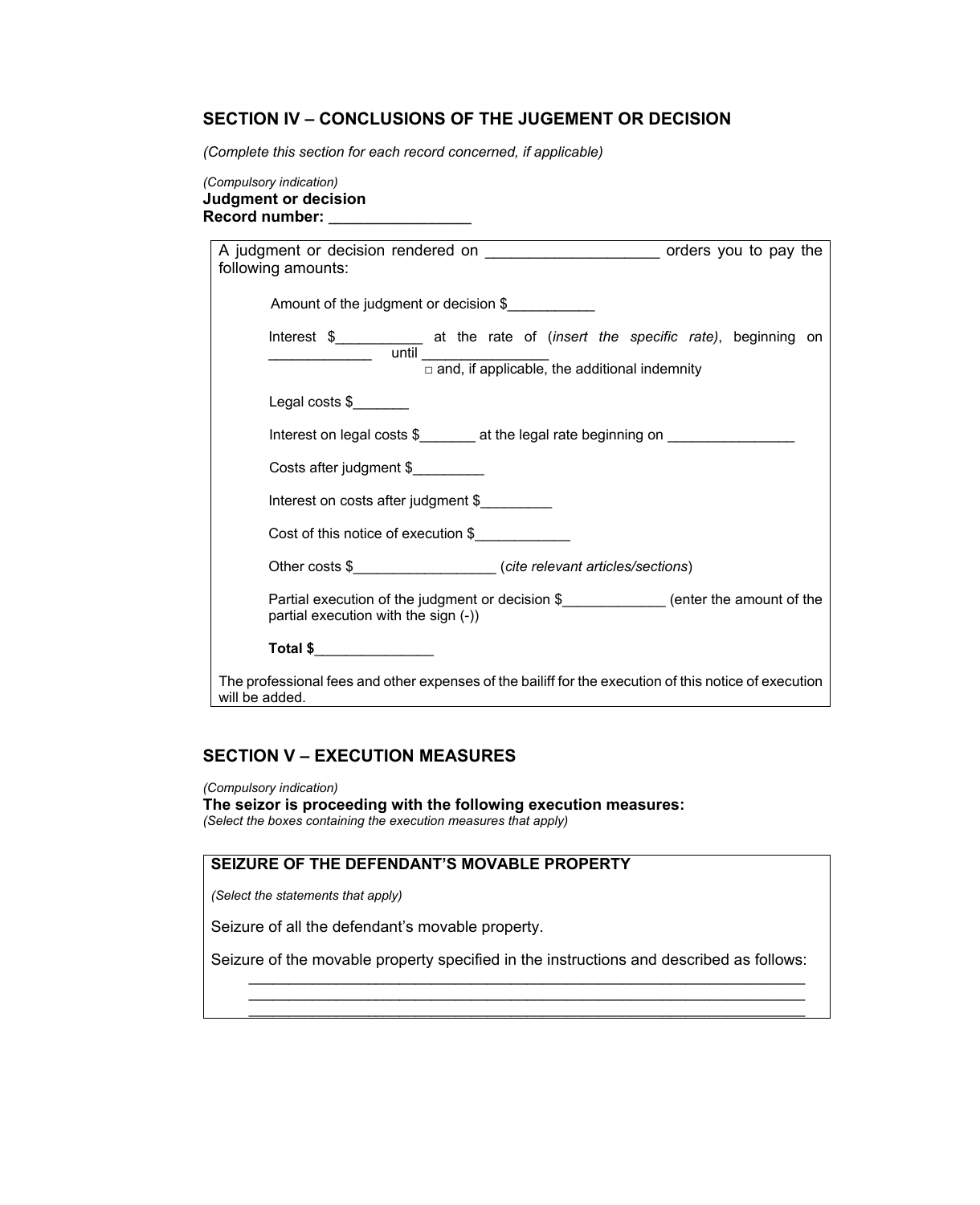Seizure, by notification of the notice of execution to the Société de l'assurance automobile du Québec (SAAQ), of the road vehicle registered and identified as follows:

| Licence plate<br>number | <b>Vehicle</b><br>identification<br>number | <b>Model</b> | Year |
|-------------------------|--------------------------------------------|--------------|------|
|                         |                                            |              |      |

From the date of this notification, the registration may not be transferred unless the SAAQ is informed by the bailiff that release of seizure has been granted.

#### **SEIZURE OF THE DEFENDANT'S IMMOVABLE PROPERTY**

Seizure of the immovable property specified in the instructions and described as follows (designated in accordance with the rules of the C.C.Q. and by municipal address):

*\_\_\_\_\_\_\_\_\_\_\_\_\_\_\_\_\_\_\_\_\_\_\_\_\_\_\_\_\_\_\_\_\_\_\_\_\_\_\_\_\_\_\_\_\_\_\_\_\_\_\_\_\_\_\_\_\_\_\_\_\_\_\_\_\_\_\_\_\_\_ \_\_\_\_\_\_\_\_\_\_\_\_\_\_\_\_\_\_\_\_\_\_\_\_\_\_\_\_\_\_\_\_\_\_\_\_\_\_\_\_\_\_\_\_\_\_\_\_\_\_\_\_\_\_\_\_\_\_\_\_\_\_\_\_\_\_\_\_\_\_ \_\_\_\_\_\_\_\_\_\_\_\_\_\_\_\_\_\_\_\_\_\_\_\_\_\_\_\_\_\_\_\_\_\_\_\_\_\_\_\_\_\_\_\_\_\_\_\_\_\_\_\_\_\_\_\_\_\_\_\_\_\_\_\_\_\_\_\_\_\_* 

You, the DEFENDANT, have **two months** from the seizure to sell the seized immovable by agreement unless it is hypothecated. You must obtain the bailiff's approval before concluding the sale.

If you renounce this right or fail to exercise it within the time limit, the bailiff may proceed with the sale of the property.

## **SEIZURE OF THE DEFENDANT'S PROPERTY IN THE HANDS OF THIRD PERSONS**

You, the GARNISHEE, are bound to declare to the seizor, located at

 $\overline{\phantom{a}}$ the amount, cause and terms of your current or potential indebtedness to the defendant at the time the declaration is made. You have **10 days** from the service of the notice of execution to make your declaration.

You must provide with the declaration a detailed statement of the defendant's property that is in your possession, specifying under what title the property is held.

You must also disclose any seizures made in your hands of income, sums of money or property belonging to the defendant.

If the declaration concerns movable or immovable property, it must be made to the executing bailiff.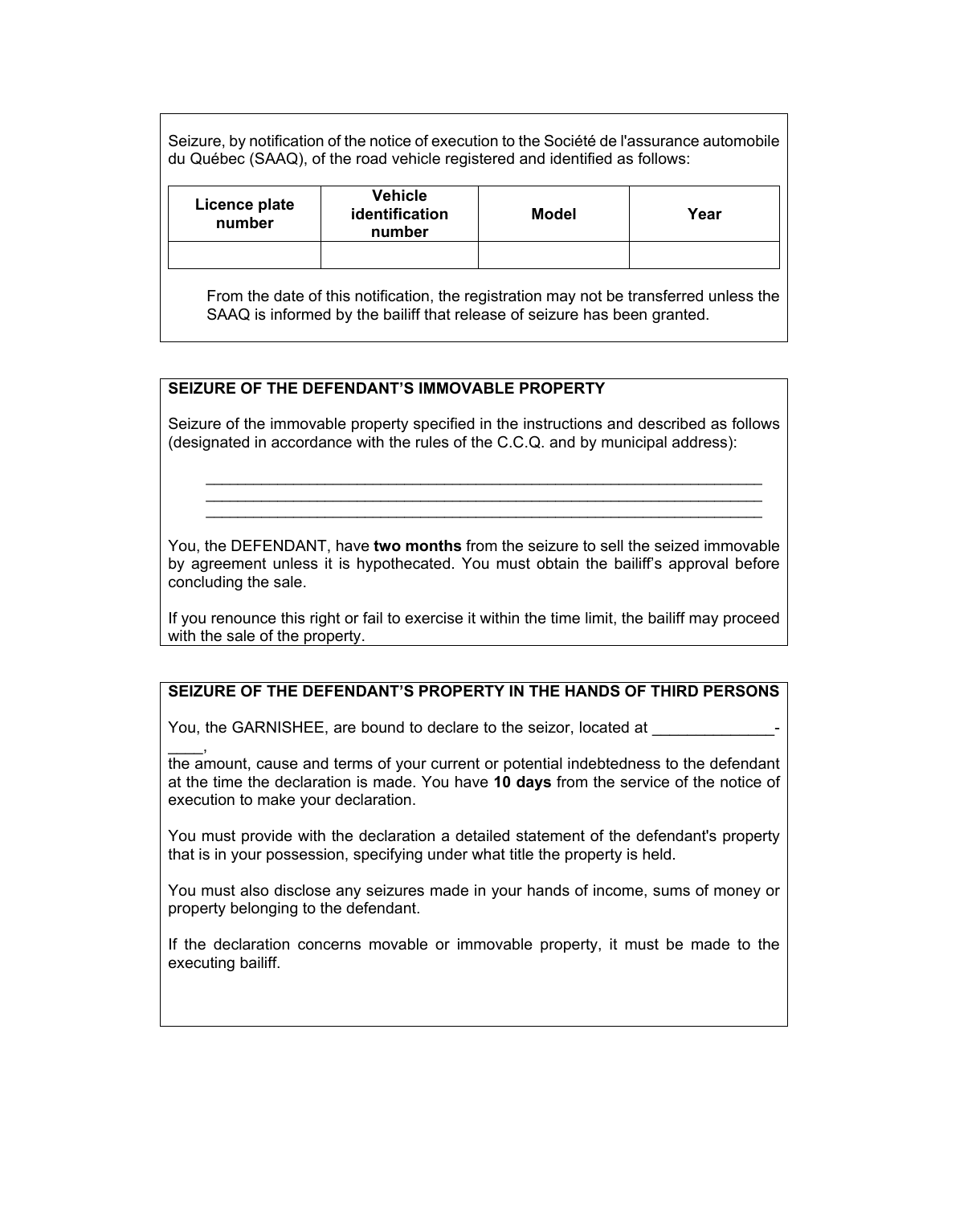At the seizor's or bailiff's request, you are also required to provide all relevant documents relating to your debt toward the defendant.

*(Select the statements that apply)* 

If the seizure concerns the defendant's **income**, you are required to remit to the clerk of \_\_\_\_\_\_\_\_\_\_\_\_\_\_\_\_\_\_\_\_\_\_\_\_\_\_\_\_\_\_\_ at \_\_\_\_\_\_\_\_\_\_\_\_\_\_\_\_\_\_\_\_\_\_\_\_\_\_\_\_\_\_\_, under

 *(identify the court*) *(address of the court)* record number **the seizable portion of what you** the seizable portion of what you *(record number of the initial notice of execution)* 

owe to the defendant. You have **10 days** from service of the notice of execution to remit the amount.

If the seizure concerns **sums of money** that you owe to the defendant, you are required to remit them to the clerk of  $\frac{1}{\text{(identity the count)}}$  at  $\frac{1}{\text{(address of the count)}}$ , under  $(address of the court)$ record number **record number**  $\qquad \qquad$  if the seizor so requests or if a clerk

 *(record number of the initial notice of execution)*

orders you to do so.

If the seizure concerns certificated **securities**, you must declare to the collector:

- the number of securities held by the defendant;
- the extent to which the securities are paid up;
- the interest, dividends or other distributions declared but not yet paid.

If the seizure concerns **property** of the defendant in your possession, you are required to deliver it to the bailiff, if the bailiff so requests or if a clerk orders you to do so.

*(Compulsory indication)* 

You may be ordered to pay the amount owed to the seizor if you fail to declare, withhold or deposit a sum of money or if you make a false declaration.

# **SECTION VI – AMENDMENT(S) TO THE NOTICE OF EXECUTION**

*(Complete this section each time the notice of execution is amended)* 

*(Complete Sections I, II, IV and V to reflect the amendment(s) made)* 

On *(Indicate the date of the amendment)*, the notice of execution was amended for the following reason(s):

*(Select the statements that apply)* 

Another judgment or decision has been rendered against you in record number: \_\_\_\_\_\_\_\_\_\_\_\_\_\_\_\_\_\_\_\_ (read Sections I and IV).

The judgment bearing number \_\_\_\_\_\_\_\_\_\_\_\_\_\_\_\_\_\_\_ was withdrawn from the notice of execution for the

*(Enter the record number)*